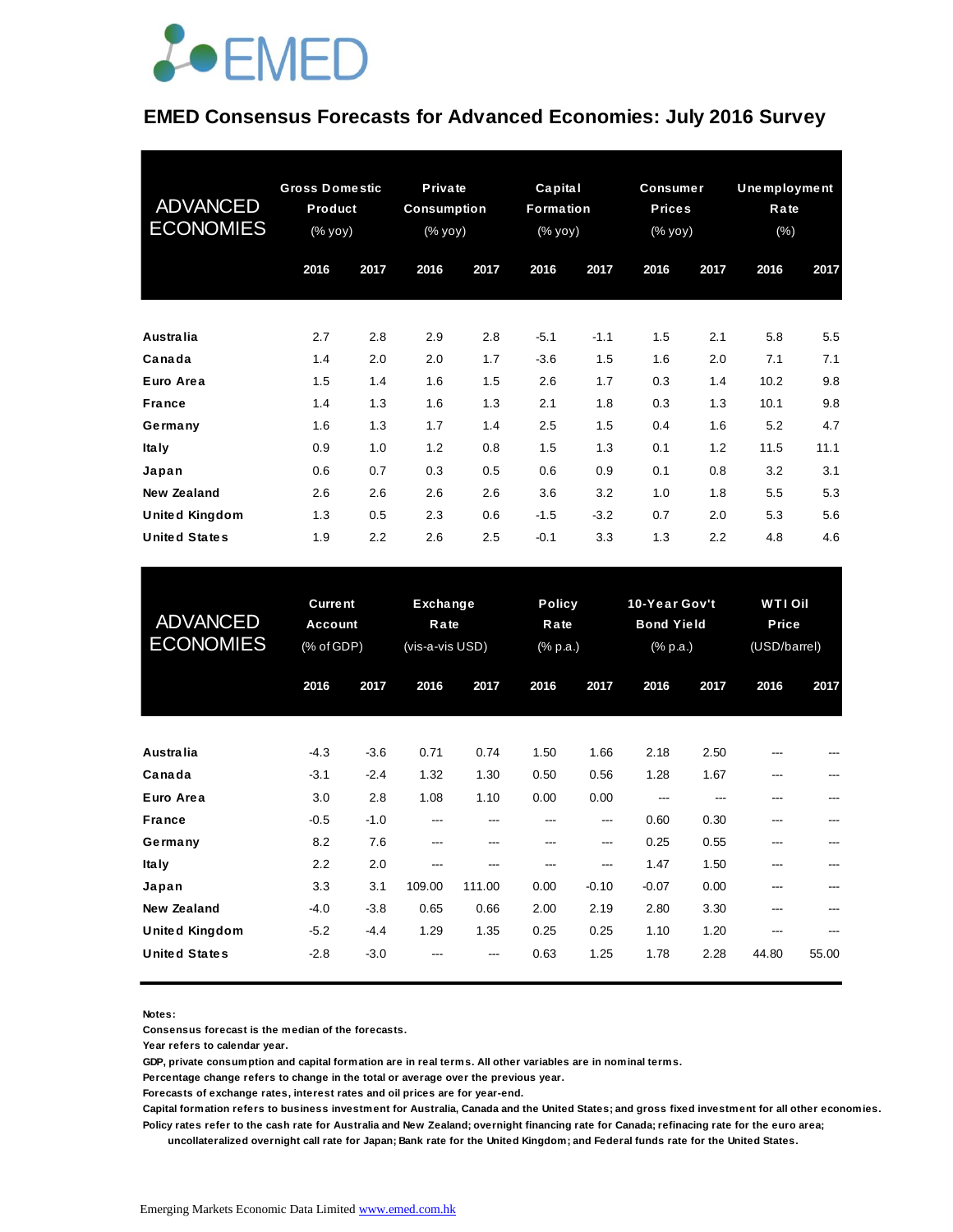

#### **EMED Consensus Forecasts for Emerging Markets: July 2016 Survey**

| <b>EMERGING</b><br><b>MARKETS</b> | <b>Gross Domestic</b><br>Product<br>(% yoy)<br>2016 | 2017 | Private<br>Consumption<br>(% yoy)<br>2016 | 2017 | <b>Fixed</b><br>Investment<br>(% yoy)<br>2016 | 2017 | Consumer<br><b>Prices</b><br>(% yoy)<br>2016 | 2017 | Unemployment<br>Rate<br>$(\% )$<br>2016 | 2017              |
|-----------------------------------|-----------------------------------------------------|------|-------------------------------------------|------|-----------------------------------------------|------|----------------------------------------------|------|-----------------------------------------|-------------------|
| Argentina                         | $-1.0$                                              | 3.0  | $-0.6$                                    | 3.3  | $-1.5$                                        | 6.4  | 36.3                                         | 19.7 | 8.0                                     | 7.5               |
| <b>Brazil</b>                     | $-3.3$                                              | 0.5  | $-4.3$                                    | 0.3  | $-11.2$                                       | 1.1  | 8.5                                          | 5.6  | 10.1                                    | 10.8              |
| Chile                             | 2.0                                                 | 2.2  | 2.0                                       | 2.2  | 1.0                                           | 1.7  | 4.0                                          | 3.4  | 6.7                                     | 6.7               |
| China                             | 6.5                                                 | 6.2  | 7.6                                       | 7.8  | 6.1                                           | 5.6  | 2.0                                          | 2.0  | 4.1                                     | 4.2               |
| Colombia                          | 2.2                                                 | 2.8  | 2.8                                       | 2.9  | 1.6                                           | 2.7  | 7.2                                          | 3.8  | 9.3                                     | 9.6               |
| <b>Czech Republic</b>             | 2.5                                                 | 2.6  | 3.0                                       | 2.2  | 2.3                                           | 3.2  | 0.7                                          | 1.9  | 4.4                                     | 4.2               |
| <b>Hong Kong</b>                  | 1.4                                                 | 1.8  | 2.3                                       | 2.3  | 0.4                                           | 1.0  | 2.5                                          | 2.3  | 3.5                                     | 3.6               |
| Hungary                           | 2.3                                                 | 2.7  | 3.9                                       | 3.4  | $-3.9$                                        | 4.4  | 0.7                                          | 2.0  | 5.7                                     | 5.5               |
| India                             | 7.5                                                 | 7.6  | 7.5                                       | 8.0  | 5.9                                           | 6.4  | 5.3                                          | 5.2  | $\qquad \qquad -$                       | $\qquad \qquad -$ |
| Indonesia                         | 5.0                                                 | 5.2  | 5.1                                       | 5.1  | 5.9                                           | 6.4  | 4.2                                          | 4.7  | 5.8                                     | 5.7               |
| Malaysia                          | 4.3                                                 | 4.5  | 5.0                                       | 5.0  | 3.4                                           | 3.5  | 2.5                                          | 2.7  | 3.4                                     | 3.2               |
| <b>Mexico</b>                     | 2.5                                                 | 2.7  | 2.7                                       | 2.9  | 3.3                                           | 3.8  | 2.9                                          | 3.2  | 4.2                                     | 4.1               |
| <b>Philippines</b>                | 6.0                                                 | 6.0  | 5.9                                       | 6.0  | 7.5                                           | 8.0  | 1.9                                          | 3.0  | 6.5                                     | 6.3               |
| Poland                            | 3.3                                                 | 3.3  | 3.5                                       | 3.7  | 1.9                                           | 6.4  | $-0.5$                                       | 1.5  | 8.7                                     | 6.9               |
| Russia                            | $-1.0$                                              | 1.2  | $-1.8$                                    | 1.2  | $-2.4$                                        | 2.2  | 7.3                                          | 5.8  | 5.8                                     | 5.9               |
| <b>Singapore</b>                  | 1.8                                                 | 2.0  | 2.2                                       | 1.8  | 1.7                                           | 0.4  | $-0.4$                                       | 1.0  | 2.2                                     | 2.4               |
| South Korea                       | 2.6                                                 | 2.8  | 2.2                                       | 2.2  | 3.2                                           | 3.4  | 1.1                                          | 1.8  | 3.5                                     | 3.5               |
| <b>Taiwan</b>                     | 1.2                                                 | 2.0  | 2.1                                       | 2.2  | 2.2                                           | 2.0  | 1.0                                          | 1.2  | 4.0                                     | 4.1               |
| <b>Thailand</b>                   | 3.0                                                 | 3.2  | 2.2                                       | 2.3  | 3.5                                           | 4.6  | 0.5                                          | 2.0  | 1.0                                     | 0.9               |
| Turkey                            | 3.4                                                 | 3.2  | 4.1                                       | 3.5  | 1.9                                           | 3.4  | 7.8                                          | 7.6  | 10.3                                    | 10.1              |

| EMERGING<br><b>MARKETS</b> |                   | Money<br>Supply M2<br>(% yoy)       |        | <b>Merchandise</b><br><b>Exports</b><br>$(%$ (% yoy) | <b>Merchandise</b><br><b>Imports</b><br>$(%$ (% yoy) |        | Current<br><b>Account</b><br>(% of GDP) |        | <b>Exchange</b><br>Rate<br>(vis-a-vis USD) |       |
|----------------------------|-------------------|-------------------------------------|--------|------------------------------------------------------|------------------------------------------------------|--------|-----------------------------------------|--------|--------------------------------------------|-------|
|                            | 2016              | 2017                                | 2016   | 2017                                                 | 2016                                                 | 2017   | 2016                                    | 2017   | 2016                                       | 2017  |
|                            |                   |                                     |        |                                                      |                                                      |        |                                         |        |                                            |       |
| Argentina                  | 24.5              | 20.6                                | 2.5    | 4.5                                                  | 1.5                                                  | 4.4    | $-2.3$                                  | $-2.3$ | 15.98                                      | 17.80 |
| <b>Brazil</b>              | 7.1               | 5.5                                 | 4.0    | 3.6                                                  | $-14.8$                                              | $-0.9$ | $-1.5$                                  | $-1.5$ | 3.68                                       | 3.86  |
| Chile                      | 12.9              | 15.0                                | 1.0    | 2.2                                                  | $-0.2$                                               | 4.6    | $-2.1$                                  | $-2.4$ | 690                                        | 685   |
| China                      | 11.8              | 11.0                                | $-3.0$ | 2.9                                                  | $-5.0$                                               | 2.6    | 2.6                                     | 2.3    | 6.68                                       | 6.75  |
| Colombia                   | 13.7              | 15.1                                | 1.5    | 5.6                                                  | $-2.7$                                               | 4.4    | $-5.5$                                  | $-5.1$ | 3150                                       | 3200  |
| <b>Czech Republic</b>      | $\qquad \qquad -$ | $\hspace{0.05cm}---\hspace{0.05cm}$ | 6.1    | 6.0                                                  | 5.8                                                  | 6.2    | 0.9                                     | 0.3    | 24.7                                       | 24.0  |
| <b>Hong Kong</b>           | 6.2               | 6.8                                 | $-1.3$ | 0.1                                                  | $-1.0$                                               | $-0.1$ | 1.7                                     | 1.8    | 7.77                                       | 7.78  |
| Hungary                    | 4.6               | 5.0                                 | 5.8    | 5.9                                                  | 6.4                                                  | 6.4    | 4.4                                     | 3.6    | 291                                        | 289   |
| India                      | 12.1              | 12.5                                | 1.0    | 3.8                                                  | 1.5                                                  | 5.1    | $-1.1$                                  | $-1.3$ | 68.0                                       | 67.5  |
| Indonesia                  | 10.8              | 13.0                                | 0.0    | 2.4                                                  | 2.0                                                  | 4.8    | $-2.3$                                  | $-2.5$ | 13702                                      | 13630 |
| Malaysia                   | 7.0               | 2.0                                 | 1.5    | 2.7                                                  | 2.4                                                  | 2.6    | 2.5                                     | 2.5    | 4.08                                       | 3.95  |
| Mexico                     | 11.4              | 11.4                                | 2.9    | 4.0                                                  | 1.9                                                  | 4.8    | $-2.9$                                  | $-2.9$ | 18.5                                       | 17.9  |
| <b>Philippines</b>         | 10.0              | 12.0                                | 4.0    | 4.8                                                  | 5.1                                                  | 5.7    | 2.9                                     | 2.7    | 47.1                                       | 47.7  |
| Poland                     | 9.4               | 7.5                                 | 6.1    | 5.6                                                  | 7.7                                                  | 6.7    | $-0.6$                                  | $-1.2$ | 3.96                                       | 3.90  |
| Russia                     | 8.0               | 7.8                                 | 0.8    | 2.6                                                  | $-5.1$                                               | 2.0    | 3.6                                     | 4.1    | 67.8                                       | 67.1  |
| Singapore                  | 1.5               | 1.5                                 | 2.3    | 2.1                                                  | 2.3                                                  | 2.7    | 19.5                                    | 19.0   | 1.39                                       | 1.39  |
| South Korea                | 6.6               | 9.5                                 | 2.0    | 2.8                                                  | 1.0                                                  | 2.9    | 7.0                                     | 6.6    | 1200                                       | 1169  |
| Taiwan                     | 5.9               | 5.8                                 | $-0.6$ | 2.3                                                  | $-0.3$                                               | 2.3    | 13.6                                    | 12.0   | 33.3                                       | 32.8  |
| <b>Thailand</b>            | 7.4               | 8.0                                 | 2.0    | 3.3                                                  | 2.6                                                  | 4.0    | 7.1                                     | 6.3    | 36.3                                       | 36.8  |
| Turkey                     | 11.1              | 12.2                                | $-0.1$ | 3.5                                                  | 2.2                                                  | 3.6    | $-4.6$                                  | $-4.9$ | 3.02                                       | 3.10  |
|                            |                   |                                     |        |                                                      |                                                      |        |                                         |        |                                            |       |

**Notes:** 

**Consensus forecast is the median of the forecasts.**

**Year refers to calendar year except for India for which fiscal year (April to March) is used.**

**GDP, private consumption and fixed investment are in real terms. All other variables are in nominal terms.**

**Percentage change refers to change in the total or average over the previous year, except for money supply growth which is based on year-end figures. Forecasts of exchange rates and interest rates are for year-end.**

Emerging Markets Economic Data Limited www.emed.com.hk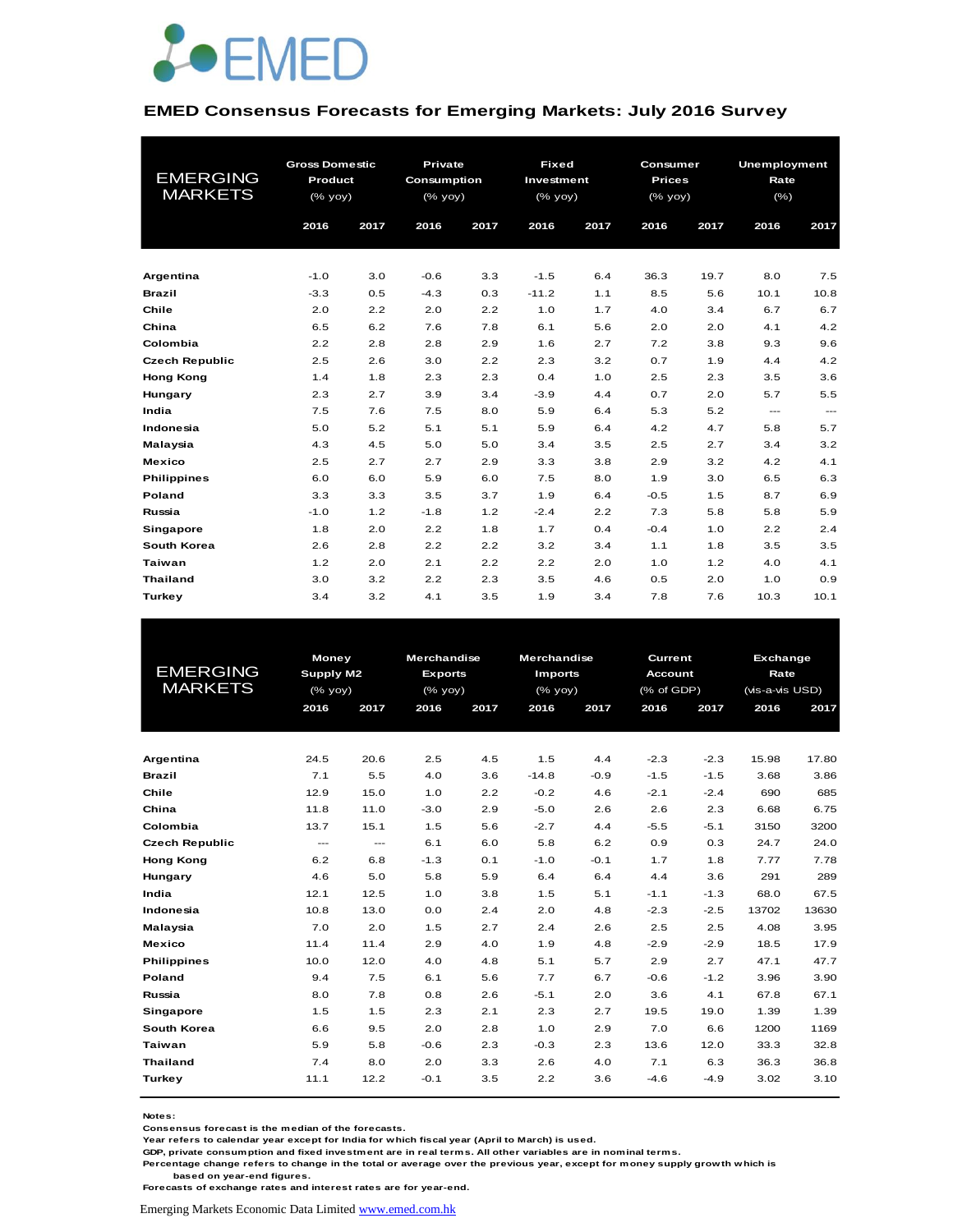

#### **EMED Consensus Forecasts for the United States: July 2016 Survey**

| <b>UNITED STATES</b>             | <b>Gross Domestic</b><br>Product<br>(% yoy) |      | Consumer<br>Prices<br>(% yoy) |                          | <b>UNITED STATES</b>                | <b>Gross Domestic</b><br>Product<br>(% yoy) |                          | Consumer<br>Prices<br>(% yoy) |                |
|----------------------------------|---------------------------------------------|------|-------------------------------|--------------------------|-------------------------------------|---------------------------------------------|--------------------------|-------------------------------|----------------|
|                                  | 2016                                        | 2017 | 2016                          | 2017                     |                                     | 2016                                        | 2017                     | 2016                          | 2017           |
| <b>ABN AMRO</b>                  | 1.7                                         | 1.8  | 1.4                           | 1.9                      | Intesa Sanpaolo                     | 1.9                                         | 2.3                      | 1.1                           | 2.3            |
| <b>Action Economics</b>          | 2.0                                         | 2.3  | 1.3                           | 2.2                      | Invesco Ltd.                        | 2.6                                         | $\overline{\phantom{a}}$ | 1.4                           |                |
| <b>AIB Global Treasury</b>       | 2.4                                         | 2.5  | 0.7                           | 1.7                      | <b>KBC</b>                          | 1.8                                         | 2.3                      | 1.4                           | 2.5            |
| <b>Allianz</b>                   | 2.0                                         | 2.1  | 1.2                           | 2.2                      | <b>Kiel Institute</b>               | 2.0                                         | 2.6                      | 1.5                           | 2.4            |
| <b>Bank Julius Baer</b>          | 1.6                                         | 1.8  | 1.2                           | 2.0                      | <b>Mesirow Financial</b>            | 2.5                                         | ---                      | 1.5                           | ---            |
| <b>Barclays Capital</b>          | 1.8                                         | 2.3  | 1.3                           | 2.7                      | <b>Moody's Analytics</b>            | 2.1                                         | 2.9                      | 1.3                           | 2.4            |
| <b>BayernLB</b>                  | 1.8                                         | 2.1  | 1.1                           | 2.1                      | <b>Mortgage Bankers Association</b> | 1.9                                         | 2.1                      | 1.4                           | 2.1            |
| <b>BBVA</b>                      | 2.5                                         | 2.4  | 1.3                           | 2.0                      | <b>NAR</b>                          | 1.6                                         | 2.2                      | 1.7                           | 2.7            |
| <b>Berenberg Capital Markets</b> | 1.9                                         | 2.4  | 1.5                           | 2.4                      | National Bank of Canada             | 1.9                                         | 1.8                      | 1.2                           | 2.0            |
| <b>BMO Capital Markets</b>       | 1.9                                         | 2.3  | 1.3                           | 2.4                      | <b>Natixis</b>                      | 2.5                                         | $\overline{a}$           | 2.4                           | $\overline{a}$ |
| <b>BNP Paribas</b>               | 1.7                                         | 1.5  | 1.3                           | 2.2                      | <b>NIESR</b>                        | 2.0                                         | 2.5                      | 0.8                           | 1.8            |
| <b>Capital Economics</b>         | 2.0                                         | 2.0  | 1.4                           | 3.0                      | <b>Northern Trust</b>               | 1.9                                         | ---                      | 1.1                           | ---            |
| <b>CIBC World Markets</b>        | 2.0                                         | 2.1  | 1.4                           | 2.7                      | <b>OCBC Bank</b>                    | 1.7                                         | 1.8                      | 1.3                           | 2.3            |
| Citigroup                        | 1.8                                         | 2.0  | 1.7                           | 1.9                      | <b>PNC</b>                          | 1.8                                         | 2.3                      | 1.1                           | 2.2            |
| <b>Comerica Bank</b>             | 1.9                                         | 2.5  | 1.3                           | 2.1                      | Prometeia                           | 1.9                                         | 2.1                      | 1.0                           | 1.6            |
| Commerzbank                      | 1.8                                         | 2.2  | 1.2                           | 2.4                      | <b>Raymond James</b>                | 2.0                                         | 2.2                      | 1.3                           | 2.1            |
| <b>Credit Agricole</b>           | 1.9                                         | 2.0  | 1.3                           | 2.2                      | Royal Bank of Canada                | 2.0                                         | 2.3                      | 1.2                           | 2.4            |
| <b>Credit Suisse</b>             | 1.9                                         | 2.2  | 1.2                           | 1.8                      | <b>Schroders</b>                    | 2.0                                         | 1.7                      | 1.7                           | 2.1            |
| Daiwa Institute of Research      | 2.2                                         | 2.4  | 1.3                           | 2.3                      | <b>Scotia Capital</b>               | 1.9                                         | 2.2                      | 2.0                           | 2.3            |
| Danske Bank                      | 1.7                                         | 1.9  | 1.8                           | 3.0                      | <b>Societe Generale</b>             | 1.9                                         | 2.2                      | 1.3                           | 2.4            |
| <b>DBS Bank</b>                  | 2.2                                         | ---  | 1.3                           | $\overline{\phantom{a}}$ | <b>Standard &amp; Poor's</b>        | 2.0                                         | 2.4                      | 1.4                           | 2.5            |
| Deka Bank                        | 1.9                                         | 2.3  | 1.3                           | 2.6                      | <b>Standard Chartered</b>           | 1.0                                         | 1.3                      | 1.3                           | 1.2            |
| Desjardins                       | 1.9                                         | 2.4  | 1.3                           | 2.2                      | <b>TD Economics</b>                 | 1.8                                         | 2.0                      | 1.4                           | 2.6            |
| <b>DIW Berlin</b>                | 1.8                                         | 2.3  | 1.6                           | 1.7                      | <b>UOB</b>                          | 2.5                                         | 2.7                      | 1.3                           | 2.5            |
| DnB NOR                          | 2.7                                         | ---  | 1.9                           | $\overline{a}$           |                                     |                                             |                          |                               |                |
| <b>DZ Bank</b>                   | 2.0                                         | 2.0  | 1.3                           | 2.5                      |                                     |                                             |                          |                               |                |
| <b>Fannie Mae</b>                | 1.8                                         | 1.9  | 1.4                           | 2.3                      | <b>CONSENSUS</b>                    |                                             |                          |                               |                |
| <b>First Trust Advisors</b>      | 1.8                                         | 2.6  | 1.3                           | 2.7                      | Median                              | 1.9                                         | 2.2                      | 1.3                           | 2.3            |
| <b>Freddie Mac</b>               | 1.9                                         | 2.2  | 1.4                           | 1.9                      | Mean                                | 2.0                                         | $2.2\,$                  | 1.4                           | 2.2            |
| Handelsbanken                    | 1.7                                         | 2.0  | 1.7                           | 2.0                      | High                                | 2.7                                         | 2.9                      | 2.4                           | 3.0            |
| <b>IFO Munich Institute</b>      | 2.5                                         | ---  | 1.1                           | ---                      | Low                                 | 1.0                                         | 1.3                      | 0.7                           | 1.2            |
| <b>ING</b>                       | 1.6                                         | 2.1  | 1.2                           | 1.9                      | <b>Standard Deviation</b>           | 0.3                                         | 0.3                      | 0.3                           | 0.4            |
| Continues in the next column     |                                             |      |                               |                          |                                     |                                             |                          |                               |                |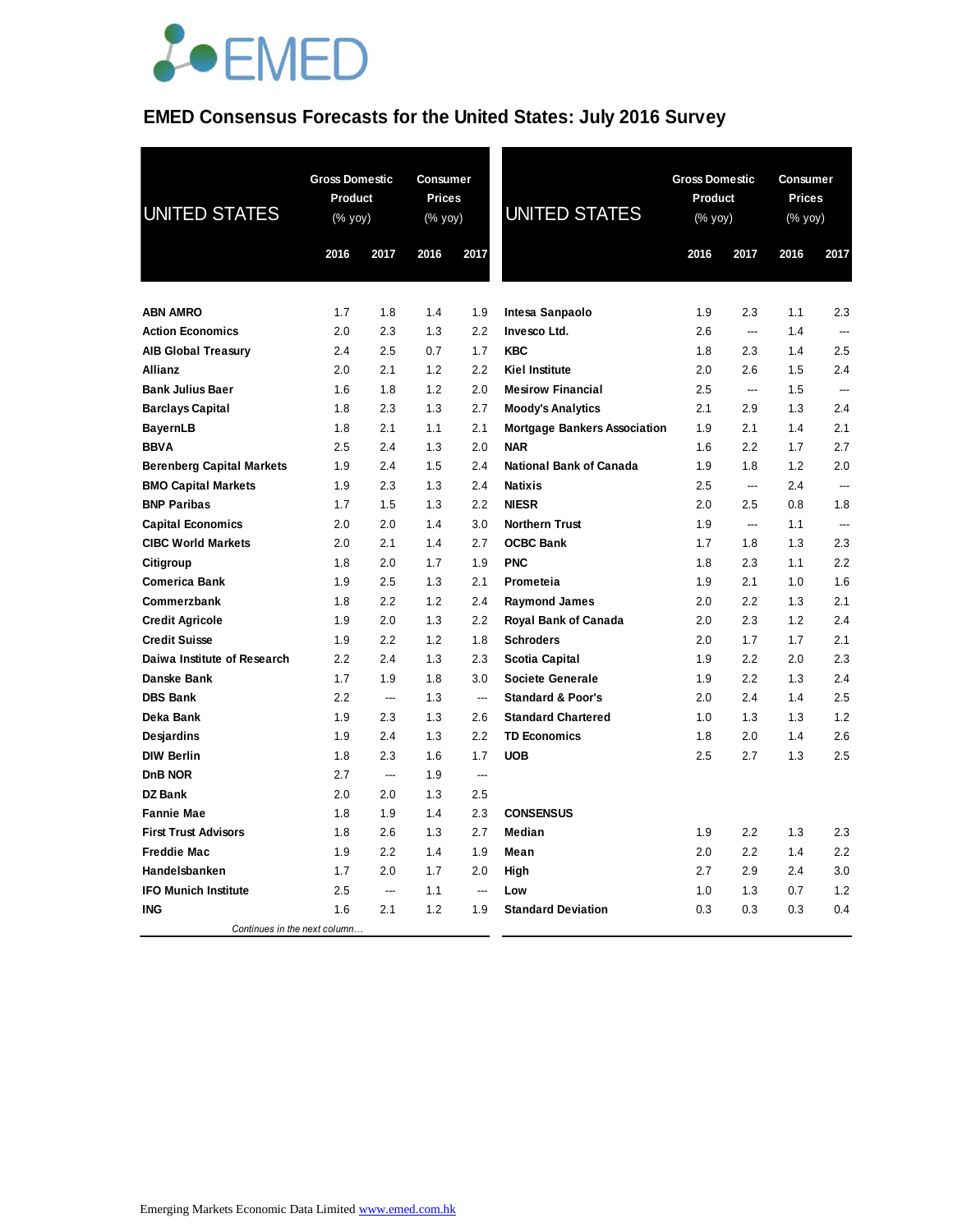### **EMED Consensus Forecasts for the Euro Area: July 2016 Survey**

| <b>EURO AREA</b>                 | <b>Gross Domestic</b><br><b>Product</b><br>(% yoy) |      |      |                          | <b>Consumer</b><br><b>Prices</b><br>(% yoy) |      | <b>EURO AREA</b> | <b>Gross Domestic</b><br>Product<br>(% yoy) |      | <b>Consumer</b><br><b>Prices</b><br>(% yoy) |  |
|----------------------------------|----------------------------------------------------|------|------|--------------------------|---------------------------------------------|------|------------------|---------------------------------------------|------|---------------------------------------------|--|
|                                  | 2016                                               | 2017 | 2016 | 2017                     |                                             | 2016 | 2017             | 2016                                        | 2017 |                                             |  |
| <b>ABN AMRO</b>                  | 1.3                                                | 1.0  | 0.3  | 1.5                      | <b>ING</b>                                  | 1.5  | 1.3              | 0.3                                         | 1.0  |                                             |  |
| <b>AIB Global Treasury</b>       | 1.5                                                | 1.6  | 0.5  | 1.4                      | Intesa Sanpaolo                             | 1.7  | 1.6              | 0.3                                         | 1.1  |                                             |  |
| <b>Allianz</b>                   | 1.5                                                | 1.6  | 0.3  | 1.6                      | Invesco Ltd.                                | 1.5  | ---              | 1.0                                         | ---  |                                             |  |
| <b>Bank Julius Baer</b>          | 1.7                                                | 1.3  | 0.2  | 1.1                      | <b>KBC</b>                                  | 1.4  | 1.4              | 0.3                                         | 1.6  |                                             |  |
| <b>Barclays Capital</b>          | 1.5                                                | 0.6  | 0.3  | 1.2                      | <b>Kiel Institute</b>                       | 1.7  | 1.9              | 0.2                                         | 1.4  |                                             |  |
| <b>BayernLB</b>                  | 1.2                                                | 0.6  | 0.1  | 1.4                      | Monte Dei Paschi Di Siena                   | 1.6  | 1.3              | 0.1                                         | 0.8  |                                             |  |
| <b>BBVA</b>                      | 1.6                                                | 1.9  | 0.2  | 1.3                      | <b>Moody's Analytics</b>                    | 1.6  | 1.8              | 0.4                                         | 1.1  |                                             |  |
| <b>Berenberg Capital Markets</b> | 1.6                                                | 1.7  | 0.3  | 1.6                      | <b>Natixis</b>                              | 1.6  | $\overline{a}$   | 1.5                                         | ---  |                                             |  |
| <b>BMO Capital Markets</b>       | 1.5                                                | 1.4  | 0.0  | 0.3                      | <b>NIESR</b>                                | 1.5  | 1.7              | 0.0                                         | 1.3  |                                             |  |
| <b>BNP Paribas</b>               | 1.4                                                | 0.9  | 0.1  | 1.3                      | <b>OCBC Bank</b>                            | 1.5  | 1.6              | 0.3                                         | 1.4  |                                             |  |
| <b>Capital Economics</b>         | 1.2                                                | 1.0  | 0.3  | 1.5                      | Prometeia                                   | 1.5  | 1.2              | 0.3                                         | 1.3  |                                             |  |
| <b>CIBC World Markets</b>        | 1.7                                                | 2.0  | 0.7  | 1.4                      | Royal Bank of Canada                        | 1.5  | 1.2              | 0.1                                         | 1.2  |                                             |  |
| Citigroup                        | 1.5                                                | 1.1  | 0.3  | 1.2                      | <b>Schroders</b>                            | 1.6  | 1.3              | 0.6                                         | 1.4  |                                             |  |
| Commerzbank                      | 1.5                                                | 1.5  | 0.3  | 1.3                      | <b>Scotia Capital</b>                       | 1.4  | 1.1              | 0.9                                         | 1.4  |                                             |  |
| <b>Credit Agricole</b>           | 1.5                                                | 1.4  | 0.2  | 1.2                      | Societe Generale                            | 1.6  | 1.3              | 0.4                                         | 1.5  |                                             |  |
| <b>Credit Suisse</b>             | 1.5                                                | 1.0  | 0.3  | 1.5                      | <b>Standard Chartered</b>                   | 1.4  | 1.5              | 0.4                                         | 1.9  |                                             |  |
| Danske Bank                      | 1.2                                                | 0.7  | 0.3  | 1.2                      | <b>TD Economics</b>                         | 1.5  | 1.5              | 0.2                                         | 1.4  |                                             |  |
| <b>DBS Bank</b>                  | 1.4                                                | ---  | 0.8  | ---                      | <b>UOB</b>                                  | 1.5  | 1.6              | 0.3                                         | 1.4  |                                             |  |
| Deka Bank                        | 1.7                                                | 1.6  | 0.3  | 1.5                      |                                             |      |                  |                                             |      |                                             |  |
| <b>DIW Berlin</b>                | 1.6                                                | 1.7  | 0.4  | 1.3                      |                                             |      |                  |                                             |      |                                             |  |
| D <sub>n</sub> B NOR             | 1.2                                                | ---  | 0.8  | $\overline{\phantom{a}}$ | <b>CONSENSUS</b>                            |      |                  |                                             |      |                                             |  |
| <b>DZ Bank</b>                   | 1.3                                                | 1.0  | 0.0  | 1.3                      | Median                                      | 1.5  | 1.4              | 0.3                                         | 1.4  |                                             |  |
| <b>ETLA</b>                      | 1.7                                                | 1.7  | 0.2  | 1.4                      | Mean                                        | 1.5  | 1.4              | 0.4                                         | 1.3  |                                             |  |
| <b>EUROFER</b>                   | 1.8                                                | 1.9  | 0.7  | 1.4                      | High                                        | 1.8  | 2.0              | 1.5                                         | 1.9  |                                             |  |
| Handelsbanken                    | 1.5                                                | 1.5  | 0.3  | 1.3                      | Low                                         | 1.2  | 0.6              | 0.0                                         | 0.3  |                                             |  |
| <b>IFO Munich Institute</b>      | 1.7                                                | ---  | 0.9  |                          | <b>Standard Deviation</b>                   | 0.1  | 0.4              | 0.3                                         | 0.3  |                                             |  |
| Continues in the next column     |                                                    |      |      |                          |                                             |      |                  |                                             |      |                                             |  |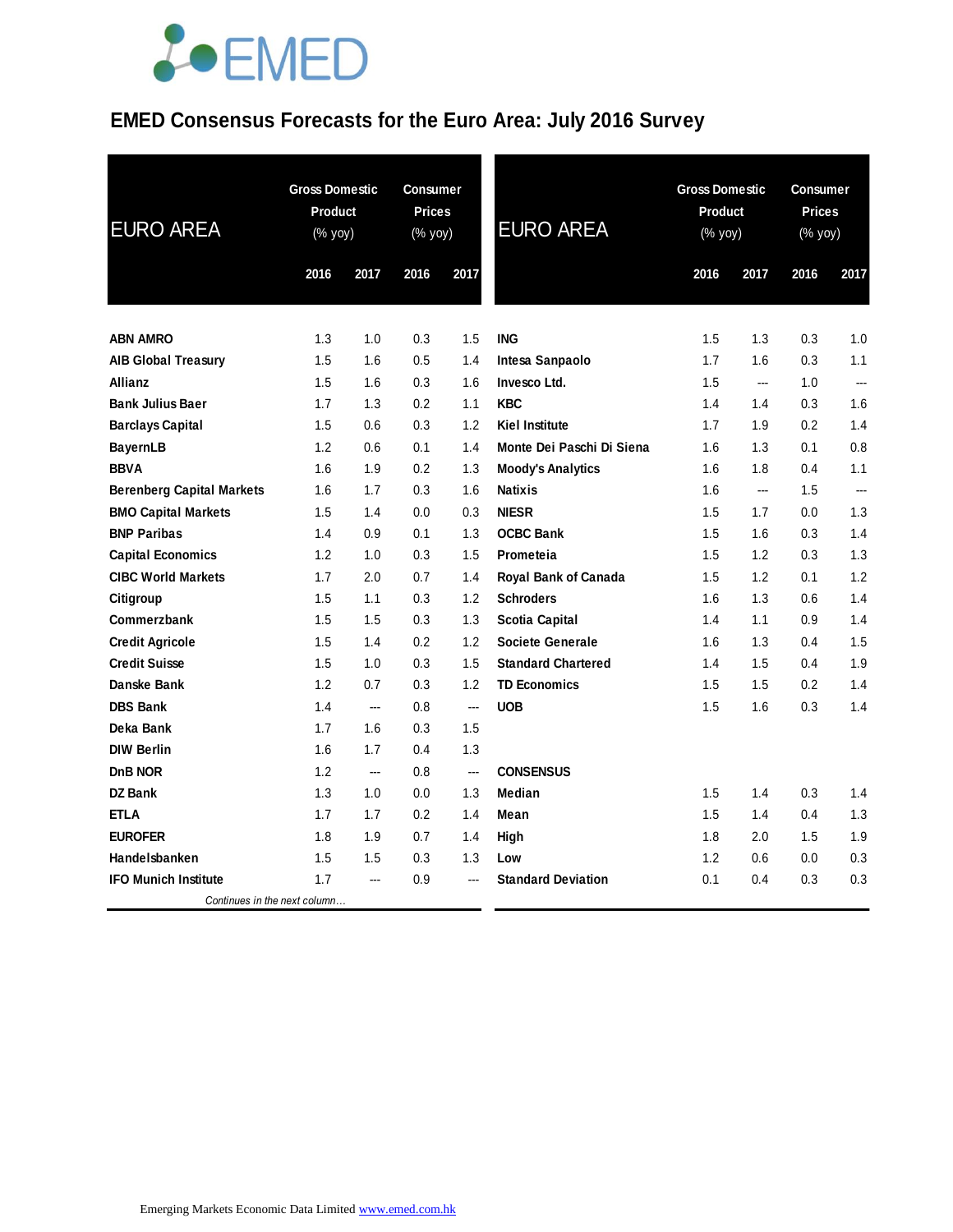#### **EMED Consensus Forecasts for Japan: July 2016 Survey**

| <b>JAPAN</b>                     | <b>Gross Domestic</b><br><b>Product</b><br>(% yoy) |                | <b>Consumer</b><br><b>Prices</b><br>(% yoy) |        | <b>JAPAN</b>              | <b>Gross Domestic</b><br><b>Product</b><br>(% yoy) |        | <b>Consumer</b><br><b>Prices</b><br>(% yoy) |                |
|----------------------------------|----------------------------------------------------|----------------|---------------------------------------------|--------|---------------------------|----------------------------------------------------|--------|---------------------------------------------|----------------|
|                                  | 2016                                               | 2017           | 2016                                        | 2017   |                           | 2016                                               | 2017   | 2016                                        | 2017           |
|                                  |                                                    |                |                                             |        |                           |                                                    |        |                                             |                |
| <b>ABN AMRO</b>                  | 0.6                                                | 0.7            | 0.0                                         | 1.0    | <b>ING</b>                | 0.5                                                | 0.4    | 0.3                                         | 2.1            |
| <b>AIB Global Treasury</b>       | 0.5                                                | $-0.1$         | 0.2                                         | 0.5    | Invesco Ltd.              | 1.3                                                | ---    | 0.8                                         | $\overline{a}$ |
| <b>Allianz</b>                   | 0.6                                                | 0.7            | 0.1                                         | 0.9    | <b>JCER</b>               | 0.5                                                | 0.9    | 0.2                                         | 0.7            |
| <b>Bank Julius Baer</b>          | 0.7                                                | 1.2            | $-0.3$                                      | 0.1    | <b>KBC</b>                | 0.7                                                | 0.8    | 0.2                                         | 0.5            |
| Bank of Tokyo-Mitsubishi UFJ     | 0.7                                                | 0.9            | 0.2                                         | 0.8    | <b>Kiel Institute</b>     | 0.6                                                | 1.1    | 0.2                                         | 0.7            |
| <b>Barclays Capital</b>          | 0.6                                                | 1.2            | $-0.3$                                      | 0.5    | <b>Mizuho Securities</b>  | 0.9                                                | 0.2    | 0.1                                         | 2.0            |
| <b>BayernLB</b>                  | 0.0                                                | 0.5            | $-0.3$                                      | 0.4    | <b>Moody's Analytics</b>  | 1.0                                                | ---    | 1.1                                         | ---            |
| <b>BBVA</b>                      | 0.8                                                | 0.8            | 0.7                                         | 1.5    | <b>Natixis</b>            | 1.4                                                | ---    | 1.3                                         |                |
| <b>Berenberg Capital Markets</b> | 0.6                                                | 0.7            | 0.1                                         | 1.7    | <b>NIESR</b>              | 0.2                                                | $-0.1$ | 0.0                                         | 1.0            |
| <b>BMO Capital Markets</b>       | 0.6                                                | 0.7            | $-0.2$                                      | 0.3    | <b>OCBC Bank</b>          | 0.5                                                | 0.7    | 0.0                                         | 0.9            |
| <b>BNP Paribas</b>               | 0.2                                                | 0.1            | $-0.1$                                      | 0.6    | Prometeia                 | 0.5                                                | 0.5    | 0.0                                         | 0.1            |
| <b>Capital Economics</b>         | 0.5                                                | 0.8            | 0.0                                         | 1.0    | <b>Schroders</b>          | 0.6                                                | 0.9    | $-0.1$                                      | 0.8            |
| <b>CIBC World Markets</b>        | 0.6                                                | 0.6            | 0.6                                         | 1.3    | <b>Scotia Capital</b>     | 0.6                                                | 0.6    | 0.5                                         | 0.7            |
| Citigroup                        | 0.4                                                | 0.4            | $-0.1$                                      | 0.5    | <b>Societe Generale</b>   | 0.5                                                | 1.2    | $-0.2$                                      | 0.7            |
| Commerzbank                      | 0.5                                                | 0.5            | 0.0                                         | 0.9    | <b>Standard Chartered</b> | 0.7                                                | 1.0    | 0.1                                         | 0.8            |
| <b>Credit Agricole</b>           | 0.4                                                | 0.8            | $-0.1$                                      | 0.5    | <b>TD Economics</b>       | 0.6                                                | 0.8    | 0.0                                         | 1.4            |
| <b>Credit Suisse</b>             | 0.4                                                | 0.2            | $-0.3$                                      | 0.0    | <b>UOB</b>                | 0.6                                                | 0.8    | 0.1                                         | 0.9            |
| Daiwa Institute of Research      | 0.5                                                | 0.4            | 0.0                                         | 1.7    |                           |                                                    |        |                                             |                |
| <b>Danske Bank</b>               | 1.4                                                | ---            | 1.6                                         | ---    |                           |                                                    |        |                                             |                |
| <b>DBS Bank</b>                  | 0.9                                                | ---            | 0.6                                         | ---    | <b>CONSENSUS</b>          |                                                    |        |                                             |                |
| Deka Bank                        | 0.7                                                | 1.5            | 0.2                                         | 1.5    | Median                    | 0.6                                                | 0.7    | 0.1                                         | 0.8            |
| <b>DIW Berlin</b>                | 0.6                                                | 0.5            | 0.1                                         | 1.0    | Mean                      | 0.6                                                | 0.7    | 0.2                                         | 0.9            |
| DnB NOR                          | 1.5                                                | ---            | 1.5                                         | $\sim$ | High                      | 1.5                                                | 1.5    | 1.6                                         | 2.1            |
| <b>DZ Bank</b>                   | 0.5                                                | 0.6            | 0.1                                         | 0.7    | Low                       | 0.0                                                | $-0.1$ | -0.3                                        | 0.0            |
| <b>IFO Munich Institute</b>      | 0.6                                                | $\overline{a}$ | 1.2                                         | ---    | <b>Standard Deviation</b> | 0.3                                                | 0.4    | 0.5                                         | 0.5            |
| Continues in the next column     |                                                    |                |                                             |        |                           |                                                    |        |                                             |                |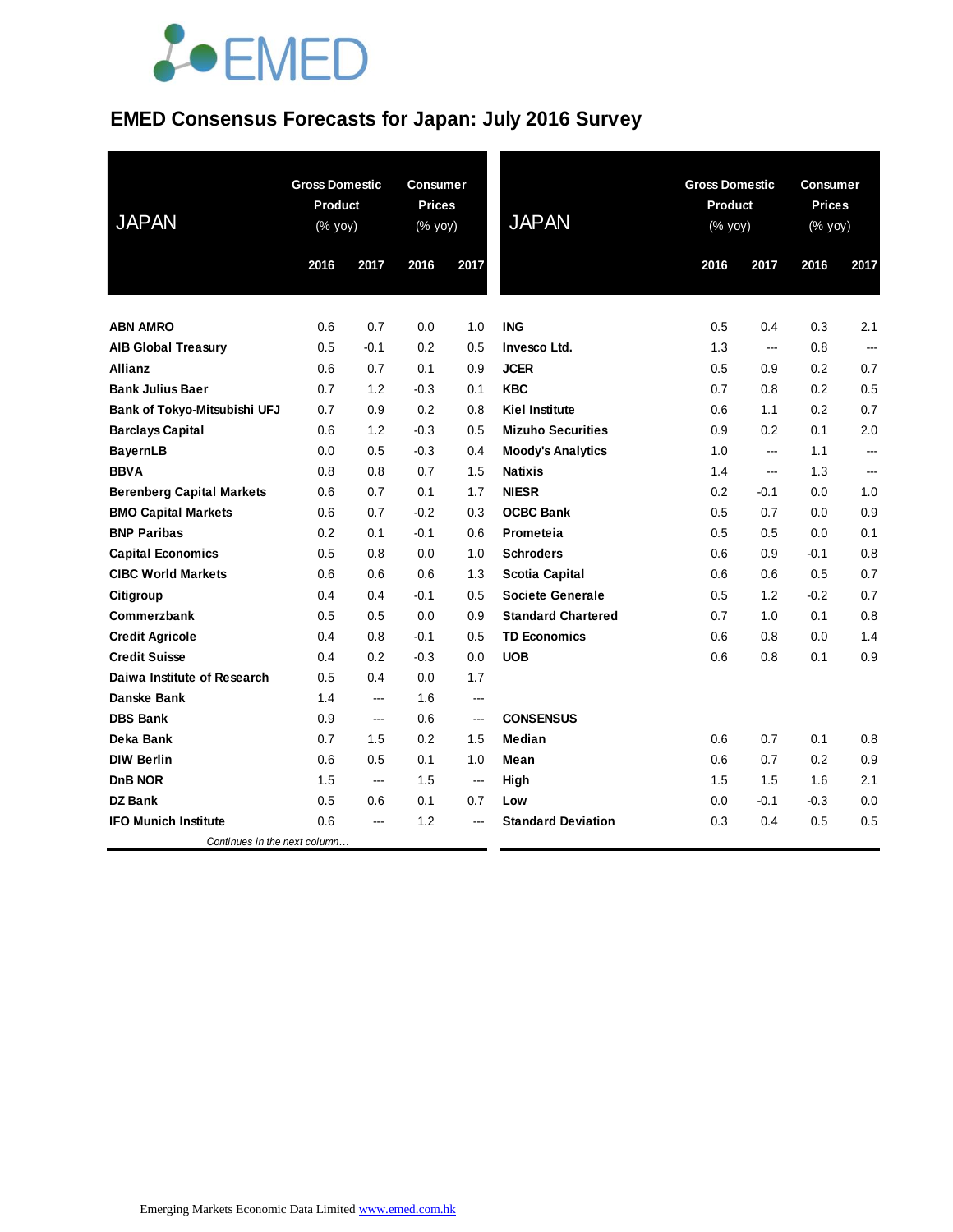### **EMED Consensus Forecasts for China: July 2016 Survey**

| <b>CHINA</b>                     | <b>Gross Domestic</b><br><b>Product</b><br>(% yoy) |                          | <b>Consumer</b><br><b>Prices</b><br>(% yoy) |      | <b>CHINA</b>                  | <b>Gross Domestic</b><br><b>Product</b><br>(% yoy) |      | <b>Consumer</b><br><b>Prices</b><br>(% yoy) |      |
|----------------------------------|----------------------------------------------------|--------------------------|---------------------------------------------|------|-------------------------------|----------------------------------------------------|------|---------------------------------------------|------|
|                                  | 2016                                               | 2017                     | 2016                                        | 2017 |                               | 2016                                               | 2017 | 2016                                        | 2017 |
|                                  |                                                    |                          |                                             |      |                               |                                                    |      |                                             |      |
| <b>ABN AMRO</b>                  | 6.5                                                | 6.0                      | 2.0                                         | 2.0  | <b>ING</b>                    | 6.5                                                | 6.5  | 2.0                                         | 1.4  |
| Allianz                          | 6.5                                                | 6.0                      | 2.4                                         | 2.7  | Intesa Sanpaolo               | 6.3                                                | 6.1  | 2.0                                         | 2.2  |
| <b>Bank Julius Baer</b>          | 6.4                                                | 6.2                      | 2.3                                         | 2.0  | Invesco Ltd.                  | 6.6                                                | ---  | 1.6                                         | ---  |
| <b>Bank of East Asia</b>         | 6.8                                                | 6.5                      | 2.0                                         | 1.8  | JP Morgan                     | 6.7                                                | ---  | 2.3                                         |      |
| <b>Barclays Capital</b>          | 6.6                                                | 5.7                      | 2.2                                         | 2.0  | <b>Kiel Institute</b>         | 6.5                                                | 6.2  | 1.8                                         | 2.0  |
| <b>BayernLB</b>                  | 6.3                                                | 6.0                      | 1.8                                         | 2.0  | <b>Moody's Analytics</b>      | 6.5                                                | ---  | 3.1                                         | ---  |
| <b>BBVA</b>                      | 6.4                                                | 5.8                      | 2.3                                         | 2.7  | <b>Natixis</b>                | 6.9                                                | ---  | 2.4                                         | ---  |
| <b>Berenberg Capital Markets</b> | 6.5                                                | 6.1                      | 2.1                                         | 2.2  | <b>NIESR</b>                  | 6.5                                                | 6.2  | 1.5                                         | 1.5  |
| <b>BMO Capital Markets</b>       | 6.5                                                | 6.0                      | 1.8                                         | 1.6  | <b>OCBC Bank</b>              | 6.6                                                | 6.2  | 2.2                                         | 2.5  |
| <b>BNP Paribas</b>               | 6.4                                                | 6.1                      | 1.5                                         | 1.7  | <b>Royal Bank of Scotland</b> | 6.7                                                | 6.6  | 1.9                                         | 2.1  |
| <b>Capital Economics</b>         | 6.8                                                | 6.5                      | 2.0                                         | 2.0  | <b>Schroders</b>              | 6.4                                                | 6.2  | 2.2                                         | 2.0  |
| Citigroup                        | 6.4                                                | 6.0                      | 1.7                                         | 2.1  | <b>Scotia Capital</b>         | 6.5                                                | 6.1  | 2.1                                         | 2.3  |
| Commerzbank                      | 6.3                                                | 5.8                      | 1.8                                         | 2.0  | <b>Societe Generale</b>       | 6.5                                                | 6.0  | 2.0                                         | 2.1  |
| <b>Credit Agricole</b>           | 6.5                                                | 6.5                      | 1.7                                         | 1.8  | <b>Standard Chartered</b>     | 6.8                                                | 6.7  | 2.1                                         | 2.4  |
| <b>Credit Suisse</b>             | 6.5                                                | 6.5                      | 2.0                                         | 1.7  | <b>UOB</b>                    | 6.8                                                | 6.7  | 2.0                                         | 1.9  |
| Daiwa Institute of Research      | 6.5                                                | 6.0                      | 1.7                                         | 0.0  |                               |                                                    |      |                                             |      |
| Danske Bank                      | 6.5                                                | 6.6                      | 2.3                                         | 2.0  |                               |                                                    |      |                                             |      |
| <b>DBS Bank</b>                  | 6.5                                                | 6.5                      | 1.2                                         | 1.2  |                               |                                                    |      |                                             |      |
| Deka Bank                        | 6.5                                                | 6.4                      | 2.2                                         | 2.5  | <b>CONSENSUS</b>              |                                                    |      |                                             |      |
| <b>DIW Berlin</b>                | 6.1                                                | 6.0                      | 0.9                                         | 2.9  | Median                        | 6.5                                                | 6.2  | 2.0                                         | 2.0  |
| D <sub>n</sub> B NOR             | 6.2                                                | $\overline{\phantom{a}}$ | 2.8                                         | ---  | Mean                          | 6.5                                                | 6.2  | 2.0                                         | 2.0  |
| DZ Bank                          | 6.5                                                | 6.0                      | 2.1                                         | 2.1  | High                          | 6.9                                                | 6.7  | 3.1                                         | 2.9  |
| <b>ICBC</b> International        | 6.8                                                | 6.6                      | 2.1                                         | 2.0  | Low                           | 6.1                                                | 5.7  | 0.9                                         | 0.0  |
| <b>IFO Munich Institute</b>      | 6.6                                                | ---                      | 2.2                                         |      | <b>Standard Deviation</b>     | 0.2                                                | 0.3  | 0.4                                         | 0.5  |
| Continues in the next column     |                                                    |                          |                                             |      |                               |                                                    |      |                                             |      |